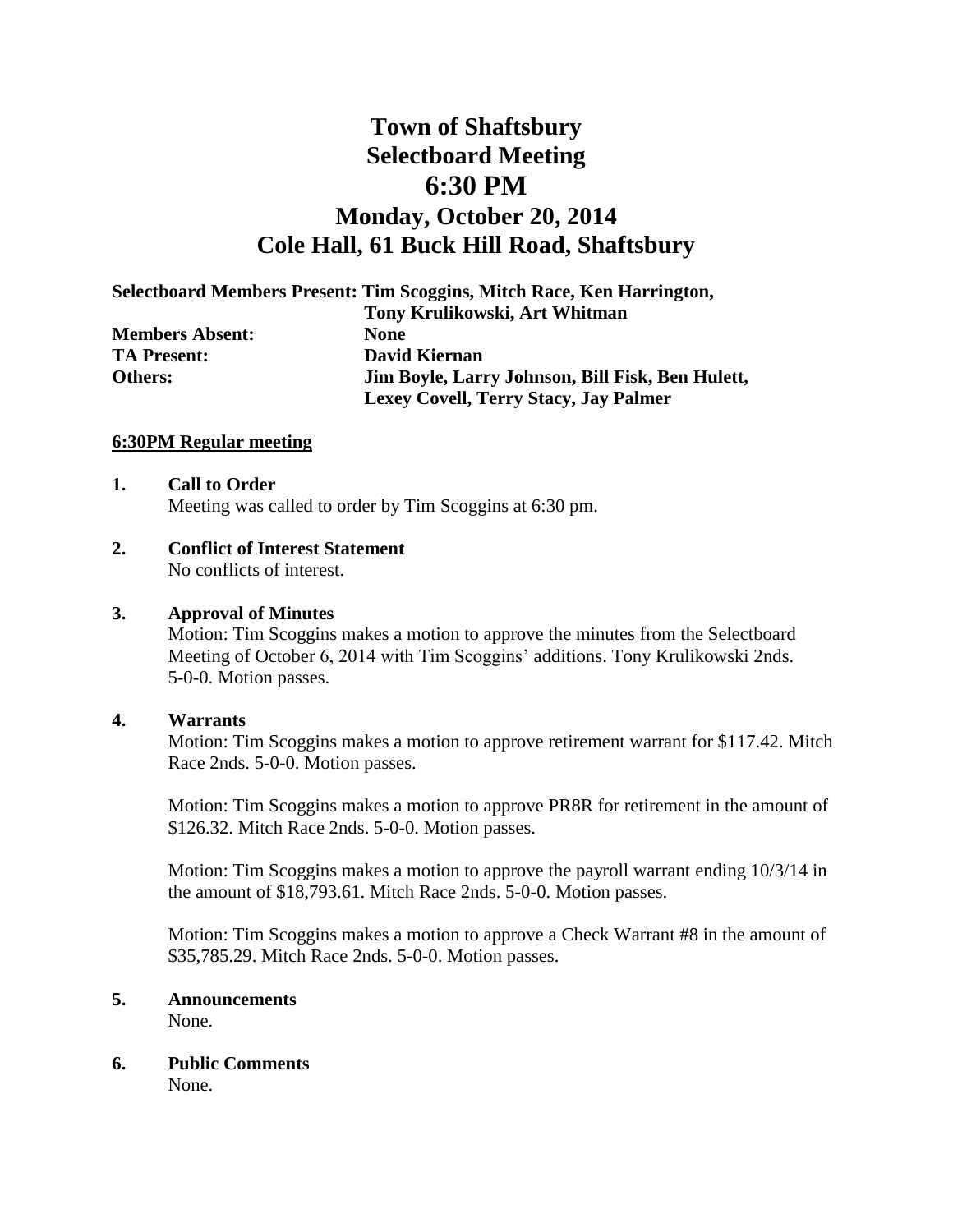# **7. Lister's Report (Jim Boyle)**

## **a. Errors and Omissions**

Lister Jim Boyle asked the Selectboard to approve an Errors and Omission change to the Grand List for a property on Glastenbury Road property because the owner was not properly notified about the hearing.

Property was purchased for about \$68,000 less than for which it was assessed. The Listers are accepting the higher number from the appraisal (completed by Rich Goodfellow) rather than the purchase price. The appraisal seems to be a good, true value. Selectboard approval is needed for change.

Motion: Tim Scoggins moves that the Selectboard accepts the Listers' recommendations to reevaluate the property for **Ann Whalen** (sp?) under an errors and omission, reducing the value of the property from \$189,700 to \$120,000. Art Whitman 2nds. 5-0-0. Motion passes.

## **b. Mapping Program**

The Listers would like to make the mapping program available to the public around December 1 of this year.

Jim Boyle explained that the tax maps were digitized and are able to be put online.

The Listers are asking permission from the Selectboard to mapping program online. For the first stage, only basic information included will be the owner's name, address, and valuation. For a second stage, the lister cards would be put up.

Abutters lists can be created from this program.

Disadvantage: Are we affecting people's privacy?

Jim Boyle explained that there would be a disclaimer listed although information would be updated regularly.

This system is cloud-based from a company contracted with and will not affect the Town's computer server.

Mitch Race: Can you give us a demo of live data?

Jim Boyle answers yes.

Motion: Art Whitman moves to put basic information about property from the Listers digitized system on the web available to the public. Tony Krulikowski 2nds. 5-0-0. Motion passes.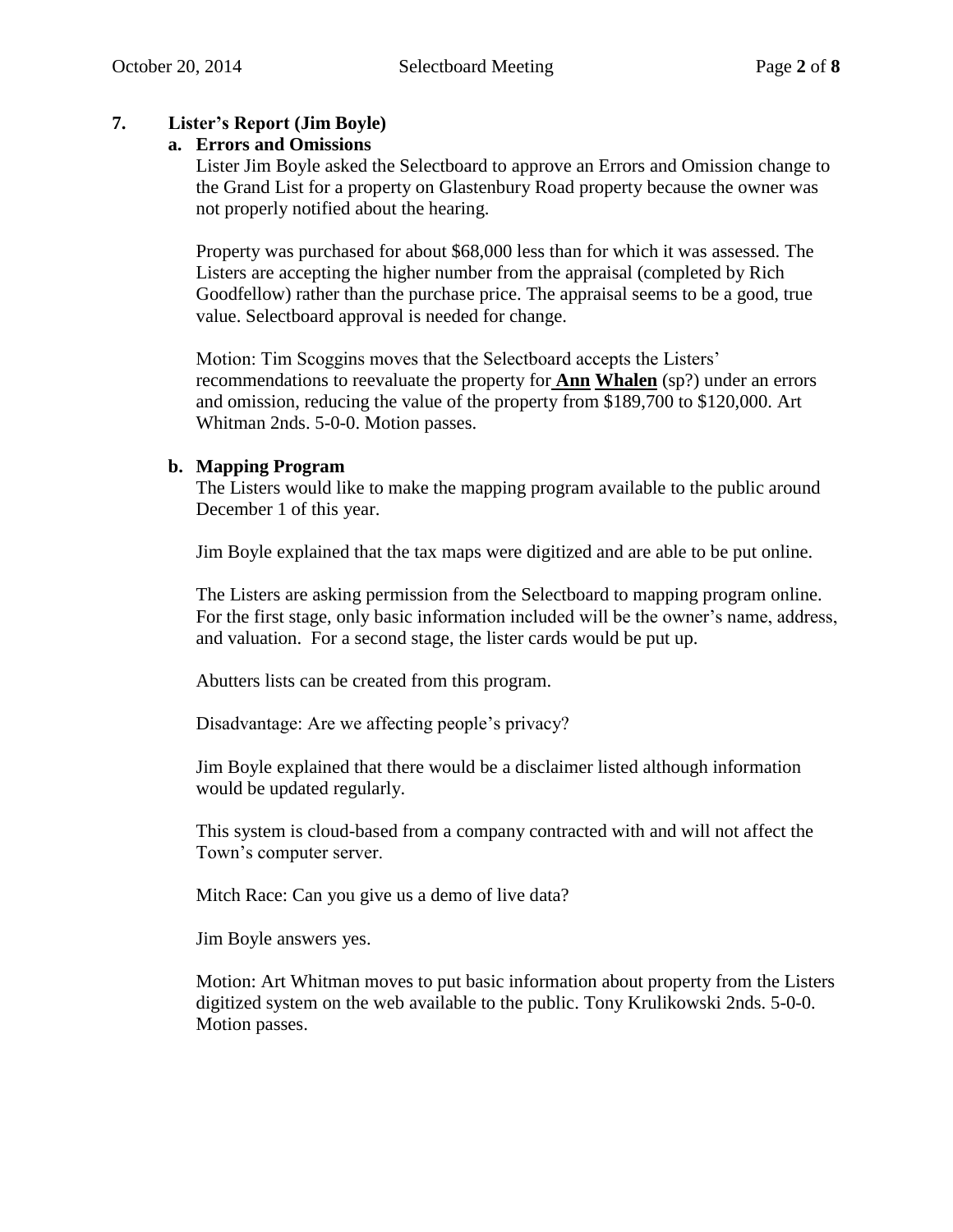### **8. Treasurer's Report (Bill Fisk)**

Bill Fisk stated the Budget Status reports distributed by David Kiernan do not include the warrants from this meeting. All else is reflected to date.

Taxes are being collected now. Approximately \$1,430,000 was billed in property taxes.

Total revenue is \$1,457,000.

About \$98,000 has been received in intergovernmental revenue. State Highway payment will come in late in the fiscal year.

Tony Krulikowski asked how the Common Cap is assessed.

Bill Fisk answered that on the value of property, assistant judges as county commissioners determine budget and prorate. The Town gets a bill twice yearly.

Mitch Race stated that he missed something on the Delinquent Tax Cell.

Bill Fisk stated that we have collected 20% of taxes so far and we are waiting for reimbursement on the White Creek project.

\$340,000 borrowed on tax anticipation notes, which will be spent in upcoming warrants.

#### 9. Zoning Bylaw Changes

David Kiernan reported that the ads are out. November  $3<sup>rd</sup>$  will be the open public meeting.

This will be the final wording to the zoning change laws that will be voted on March  $3<sup>rd</sup>$ .

The statutory requirement is for another meeting. That will be the November  $3<sup>rd</sup>$  meeting.

Mitch Race asked if Planning Commission members will be at the meeting.

David Kiernan said that he had not heard.

10. Emergency Generator Status Ben Hulett addressed the Board.

> Tim Scoggins gives the background: Over a year ago, Shaftsbury Elementary School (SES) received an emergency generator from the School District essentially free.

SES is a designated emergency shelter for the area. Emergency generator could supply power in an emergency for people seeking shelter at the school

The generator was placed at school with help of Ben Hulett, Peckham, John Cereta, and others.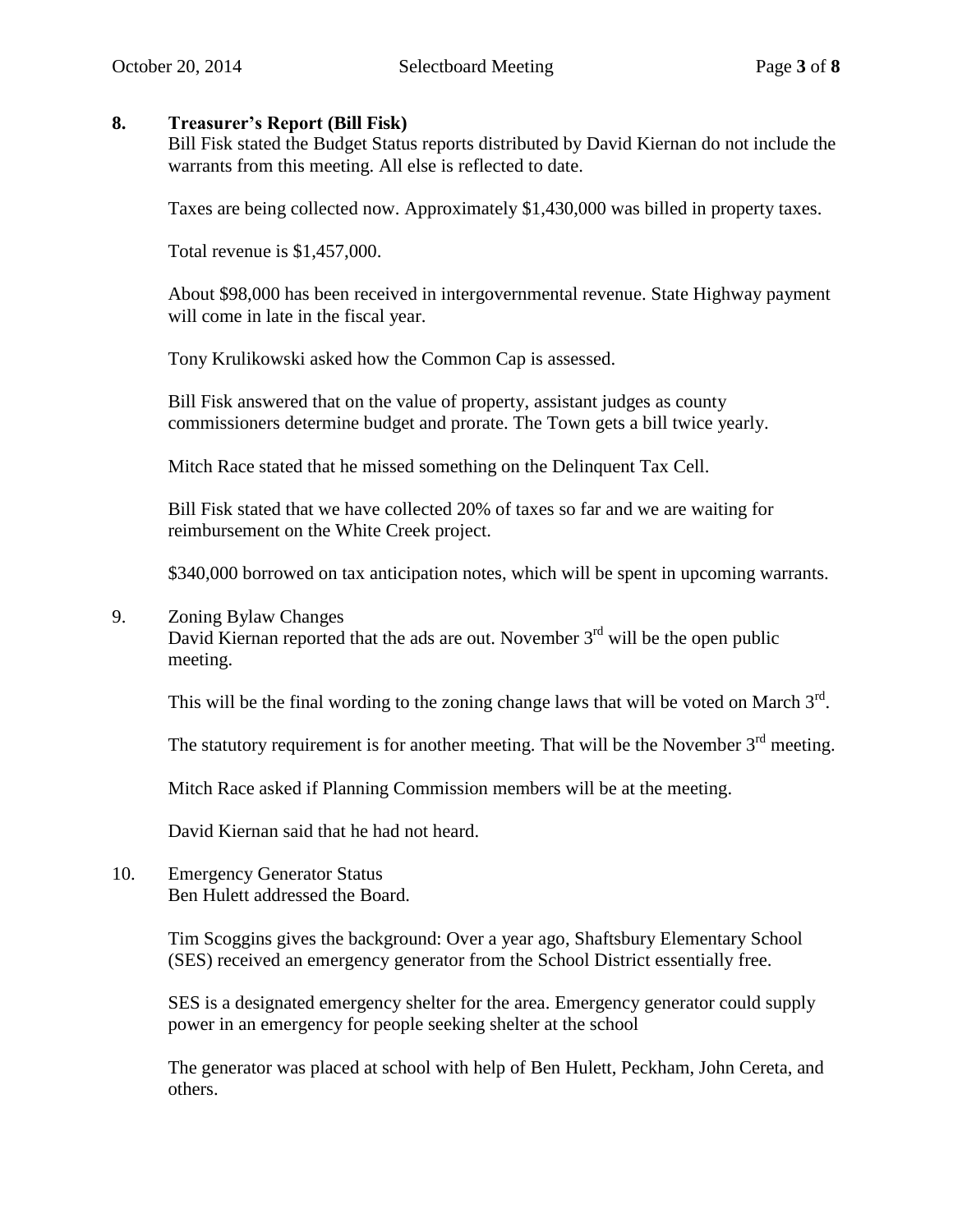Selectboard could not budget for the installation cost of \$30,000. The school was unable to pay half.

Much of the money was not spent at the end of the fiscal year. Money has since been spent to buy equipment for the install.

School Board and Town have recently agreed to pay the final installation cost. The Town will pay \$6500 and the School will pay \$6500.

Ben Hulett has been communicating with the Board about the bidding process.

Ben Hulett stated that the donation was temporary. They were to be paid when the \$15,000 came in.

Ben Hulett would like to review a copy of the bid solicitations. He was not asked to give a bid after working on the initial project.

Ben Hulett would like to know the scope of the generator function. "Whoever does this should be a true engineer."

Ben Hulett asked how were the bidders selected and solicited.

David Kiernan stated that \$9,000 of the total budget from last year was spent. Parts were purchased from some of the remaining budgeted money.

Tim Scoggins stated that Ben is right, if the Board had a \$30,000 job, they would have to put it to formal bidding process and the public would be warned.

For a job that is under \$10,000 but over \$3,000, it is not a formal process.

Ben Hulett asked how many bids were received.

The Selectboard sought bids from three vendors: Carpenter, Meyer and Hulett.

Ben Hulett said he never was asked to bid.

The Selectboard was led to believe that Hulett was asked.

Tim Scoggins stated he believes that would be poor form on the part of the town to accept free labor from a contractor and then not invite that contractor to bid. The fact that happened is regrettable. The Selectboard has a high opinion of people who donate labor to the Town.

Jerry Mattison, the Emergency Management Coordinator, got his church to donate \$1,000.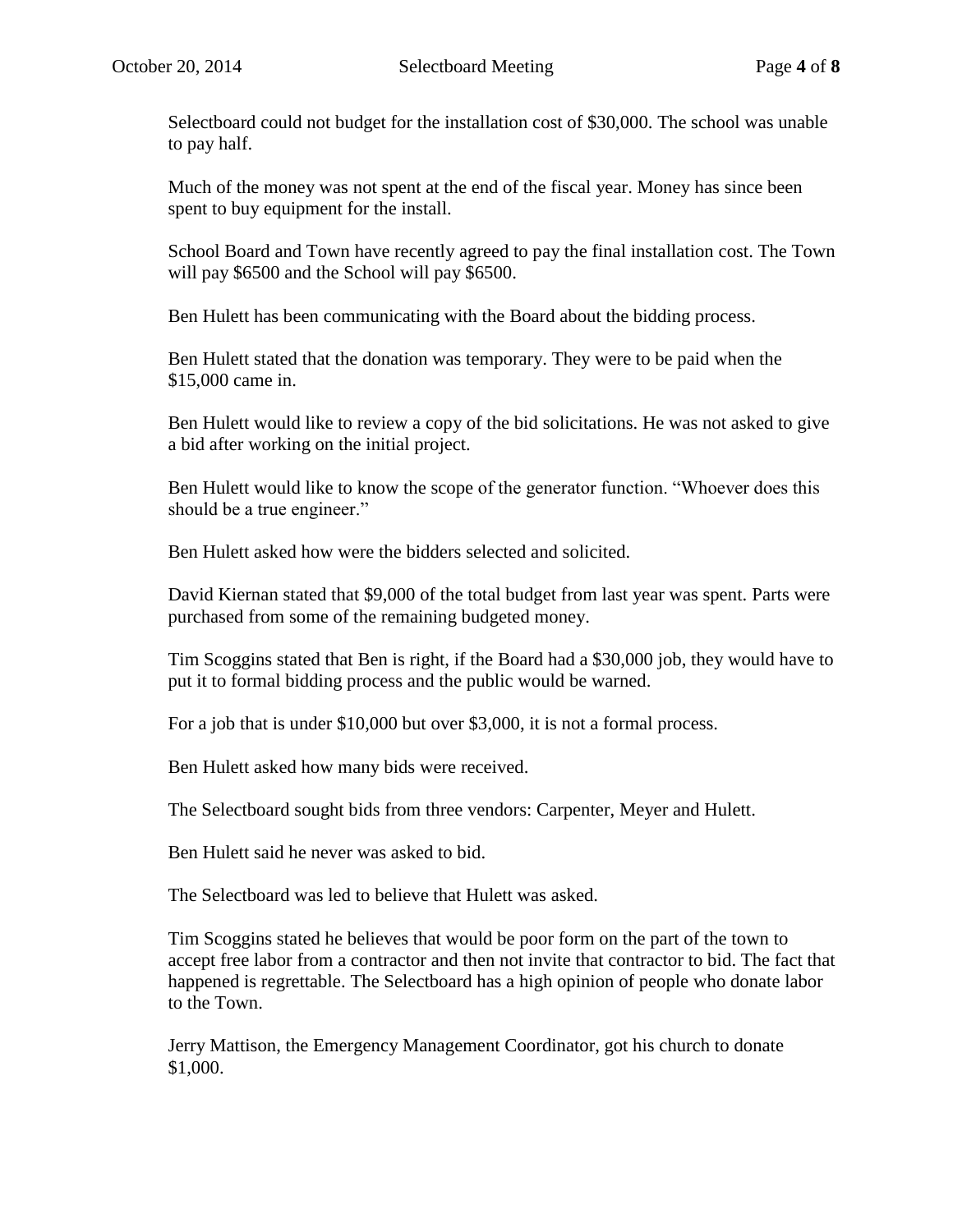Tim Scoggins: We did not ever spent \$30,000 on this project.

At each step, a motion was made by the Selectboard at each step of the process

Tim Scoggins: We all wish that the generator project had gone differently. We ended up with a piecemeal process.

In the purchasing policy, there is a provision for Emergency Purchases. One criteria is "significant inconvenience."

Art Whitman is concerned that Ben Hulett was told he would be paid.

Mitch Race asked if Ben Hulett was solicited for unpaid time.

Tony Krulikowski: "Ben, who told you (that) you would be compensated."

Ben Hulett answered, "The School's groundskeeper."

Terry Stacy recalled that Jerry Mattison thought there would be a grant to pay the bill.

Art Whitman: "I do not believe the State Fire Marshall would allow this to be put in wrong."

Tony Krulikowski: "Ben, did you get…I don't think anyone intended to exclude you from this process.

Tim Scoggins thanked Ben Hulett for coming.

Motion: Tim Scoggins moves to spend up to \$6,500 to complete the generator installation job if the School would pay the other half. Tony Krulikowski 2nds.

Discussion: Art Whitman asked if this is a Memorandum of Understanding. Tim Scoggins answered there is a Memorandum of Understanding, but that will be covered shortly.

5-0-0. Motion passes.

Motion: Tim Scoggins moves that the contract is awarded to Myers Electric (for installation of the generator). Mitch Race 2nds.

Discussion: The bids are public knowledge. Allowing others to bid at this time would put those who have already bid at a disadvantage.

4-1-0. Ken Harrington voting no.

Memorandum of Understanding between Town and School is presented. It states that the generator was acquired at low cost and it benefits both Town and School. Town is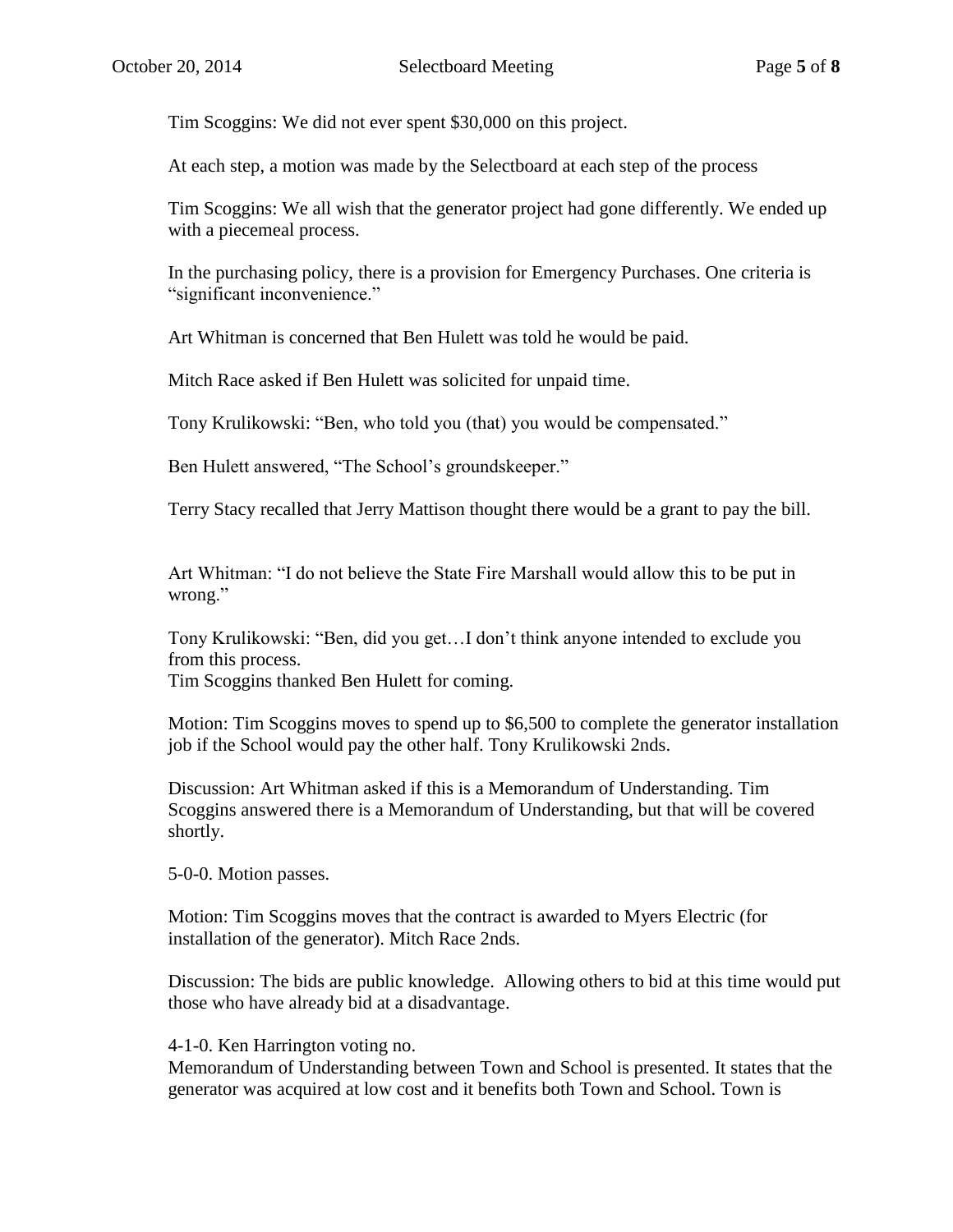responsible for maintenance. School is responsible for maintain insurance and providing electricity and fuel.

Mitch Race: Do we know what the maintenance schedule should be on that? Most generators have a yearly maintenance schedule.

David Kieran stated there is a contract in place to maintain the generator.

Mitch Race: I want to know what insurance covers. Is it replacement value or value?

Tim Scoggins: Do you feel you would decide to enter into this agreement or not based on the insurance.

Mitch Race: I would like to know if it is a \$100,000 generator and it's 10 years old, what would they give.

Tim Scoggins would like to see this placed for the winter.

Motion: Tim Scoggins makes a motion that Selectboard approves the Memorandum of Understanding between the Town and the School to get the generator placed. Tony Krulikowski 2nds.

Discussion: This motion will not stop the project from going forward. Mitch Race stated concern over maintaining the generator.

4-1-0. Mitch Race voted no. Motion passes.

# **11. Solid Waste Implementation Plan**

David Kiernan gave an update.

The meeting next Monday will discuss a Solid Waste District versus a Solid Waste Alliance.

An alliance will give the Town more administrative duties. A district will have the dayto-day operations out of the Town, but Town cannot control fees.

This might also be a ballot questions since it will be affect zoning changes.

# **12. Road Foreman Update**

a. White Creek Road

White Creek Road is completed to the specs of the state. The lines are on (painted lines). Town is waiting on reimbursement from the State.

#### b. Salt Shed Update

Next week—Wednesday night (is the DRB meeting). Terry Stacy has received warning letters from suppliers to order salt now.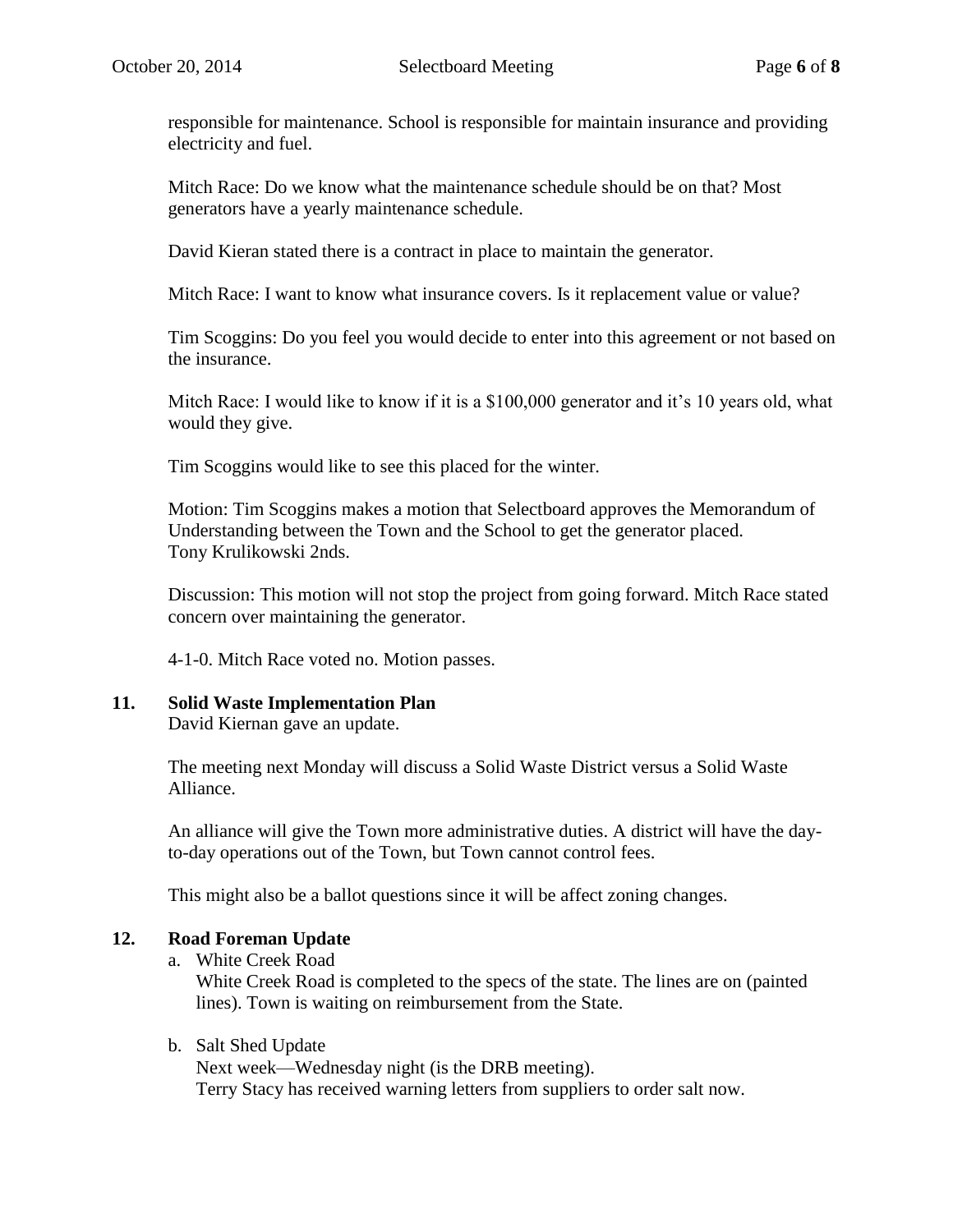Tim Scoggins stated that the intention for the salt shed is to double capacity from 60 tons to 120 tons.

c. Buck Loader

A John Deere 644 is available for purchase from military surplus. Purpose of this vehicle will be load salt and sand on the trucks faster.

Terry Stacy spoke with the head mechanic at the base who stated the vehicle is in better shape than the listing states.

David Kiernan asked if this listing could be updated. Can a written confirmation of the real condition of the machine be obtained.

Motion: Art Whitman makes a motion to purchase this military surplus equipment for \$500, plus \$1,000 in transportation fees. Ken Harrington 2nds.

Discussion: Tim Scoggins opposes. This is not a critical piece of equipment. Tim Scoggins asked if we could wait for a better opportunity.

Jay Palmer stated that someone should go down to Maryland to look at it.

Motion: Art Whitman makes a motion to postpone this purchase until equipment is looked at. 5-0-0. Motion passes.

d. Road Salt Purchase 44 Tons is on the way.

# **13. Town Administrator's Report**

a. Great Western Financial 457 Plan

Great Western Financial 457 Plan will be available for all employees—part-time and full-time. Another retirement plan for employees to contribute.

Town makes no contribution.

Art Whitman asked if we have other plans. David Kiernan stated that this is a backup to VMERS.

Art Whitman stated, "So, we have not set IRA or simple IRAs?"

David Kiernan answered no.

b. Request for Town to Take Over Road There is a request from some residents for the Town to take over Bahan Road. There is a 1999 policy stating a road must be built up to current state specs before the town